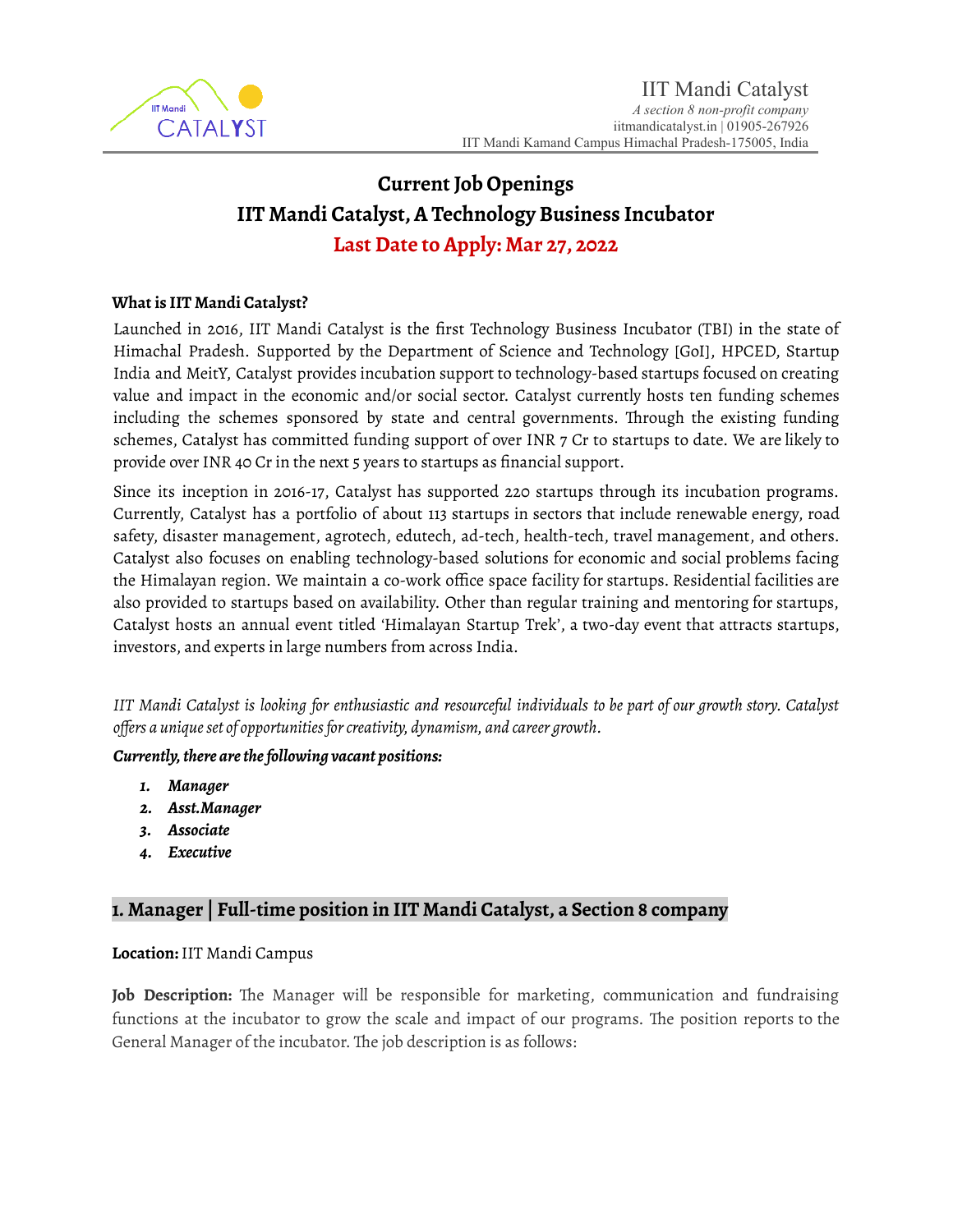

#### **a. Fundraising Strategy and Implementation**

- **1.** Understand the needs of the organization and all its programs/startups, remain abreast of donor trends and design an effective fundraising strategy
- **2.** Lead implementation of diversified fundraising strategy through partnerships with CSR funding agencies/corporates
- **3.** Generate leads, work with the portfolio teams to structure and write concept notes and proposals, follow up with different categories of funders, liaise with various internal stakeholders as needed, and take fundraising conversations to closure

## **b. Building and Leveraging Relationships**

- **1.** Be the face of IIT Mandi Catalyst at all appropriate forums and build partnerships with existing and potential donors and other stakeholders to raise funds.
- **2.** Establish positive relationships with stakeholders in every sector, including government representatives/CSR funding agencies and media members.
- **3.** Deepen existing relationships and strategically leverage the network and goodwill.

#### **c. Communications and Collateral**

- **1.** Strengthen the current fundraising collateral, including the pitch deck, and sharpen the messaging/ pitch in accordance with fundraising strategy and type of funder.
- **2.** Work with the communication team to ensure messaging in newsletters, media, and on the website is aligned with the Fundraising strategy
- **3.** Evaluate the effectiveness of specific events and advertising campaigns.

### **d. Donor Management**

- **1.** Ensure deliverables for all donors are met and reports are completed to deadlines.
- **2.** Enhance donor engagement by working in close collaboration with program/portfolio teams.

#### **Essential Qualifications:**

- 1. Bachelor's degree in science, engineering, business, or similar. A Master's Degree will be advantageous.
- 2. Minimum 8 years of work experience, out of which about 40-50% should be in fundraising/corporate expansion/business development
- 3. Result-oriented and target-driven professional
- 4. Domain knowledge of one or more technology sectors and impact areas such as Climate Change, Waste Management, Healthcare, and Agritech

#### **Desired Skills/Traits**

- 1. Understanding of incubator operations and knowledge of startup ecosystems.
- 2. Demonstrated expertise and proven experience in fundraising for non-profits, venture funds
- 3. Excellent interpersonal and relationship management skills
- 4. Team player, with the ability to work collaboratively as part of a small dynamic team
- 5. Strong sense of ownership for the quality of work, deliverables, and outcomes.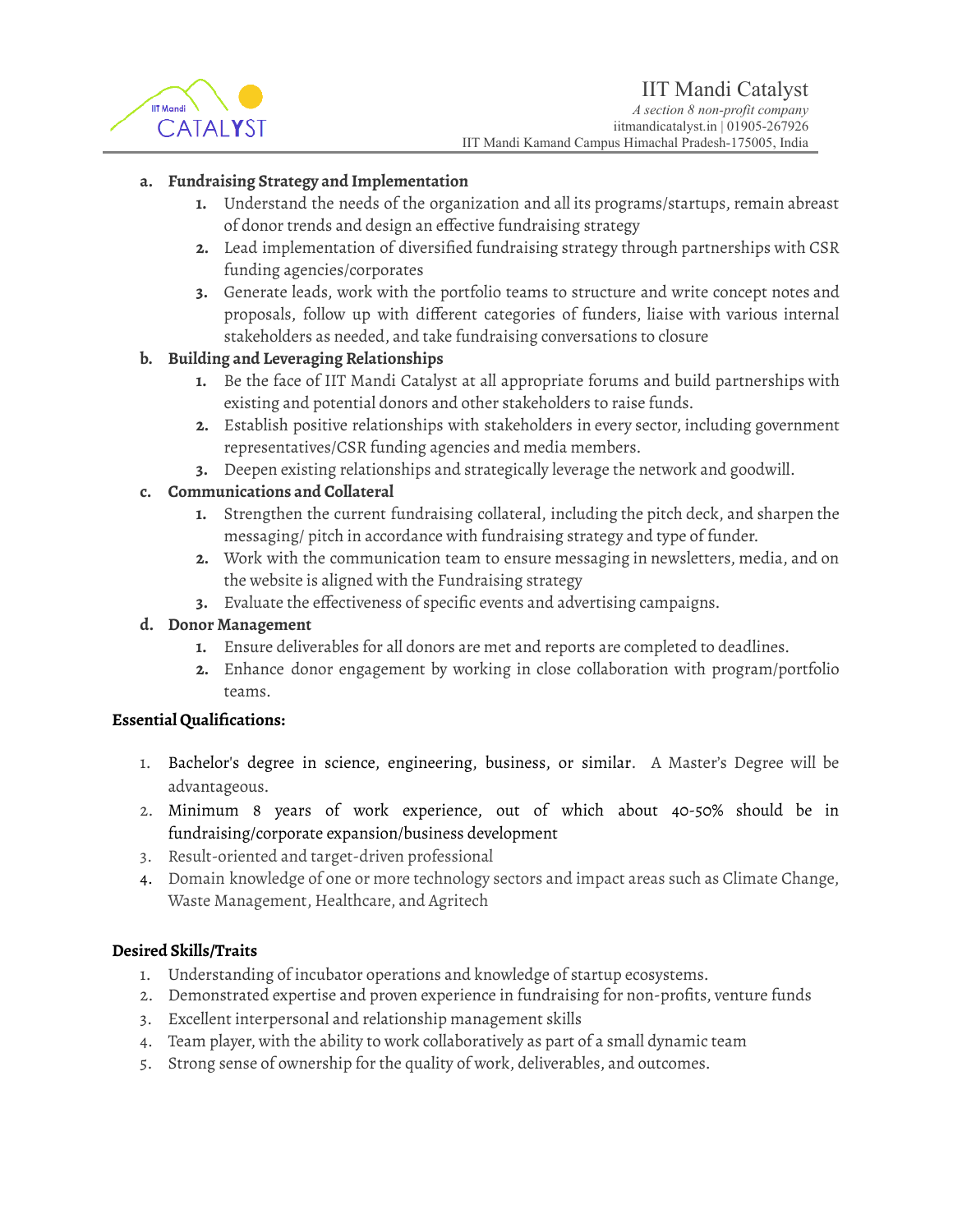

- 6. Administrative and managerial skills with the ability to multitask. Proficiency in Microsoft Office or compatible applications, collaborative Apps (Slack, Microsoft Teams, Google docs/sheets), and audio and video conferencing tools.
- 7. Excellent communication skills written and oral (English)
- 8. Good negotiation and presentation skills
- 9. Ability to plan and execute small-medium size events
- 10. Should be willing to travel as required
- 11. Should be able to perform other duties and tasks, consistent with the skills and expertise, as required in non-routine circumstances.

**Remuneration and Accommodation:** Compensation will range between INR 75000-INR 85000 per month based on relevant experience and suitability/fit. Suitable hostel accommodation on campus may be provided to the outstation candidates based on availability and paid basis.

#### **Apply here:** <https://bit.ly/36q3Tu9>

## **2***.***Assistant Manager | Full-time position in IIT Mandi Catalyst, a Section 8 company**

#### **Location:**IIT Mandi Campus

**Job Description:** The Assistant Manager will be responsible for managing the Incubation and Accelerator program(s). The position requires developing and implementing new initiatives for incubation service offerings to start-ups. The manager also evaluates applicants for creativity, innovation, acceleration and investment. The job description is as follows:

#### **a. Incubation Program Management**

- 1. Designing and running incubation program(s), Regular engagement with startups
- 2. Providing/facilitating support to startups on various fronts, keeping track of progress and support provided to startups, Maintaining resource bank and toolkits for startups
- 3. Provide support to entrepreneurs across ideation, acceleration, investment and scale-up stage
- 4. Connect startups with resources and opportunities that can enable growth
- 5. Facilitate and organize regular mentor meetings, check-ins and reviews to deliver the program inputs

#### **b. Community Management**

- 1. Engaging with potential incubatees and creating a pipeline of applicants through programs and events, maintaining database of applicants and implementing selection process
- 2. Engaging with and maintaining communications with potential investors, mentors, speakers, experts and government officials for various training/selection/mentorship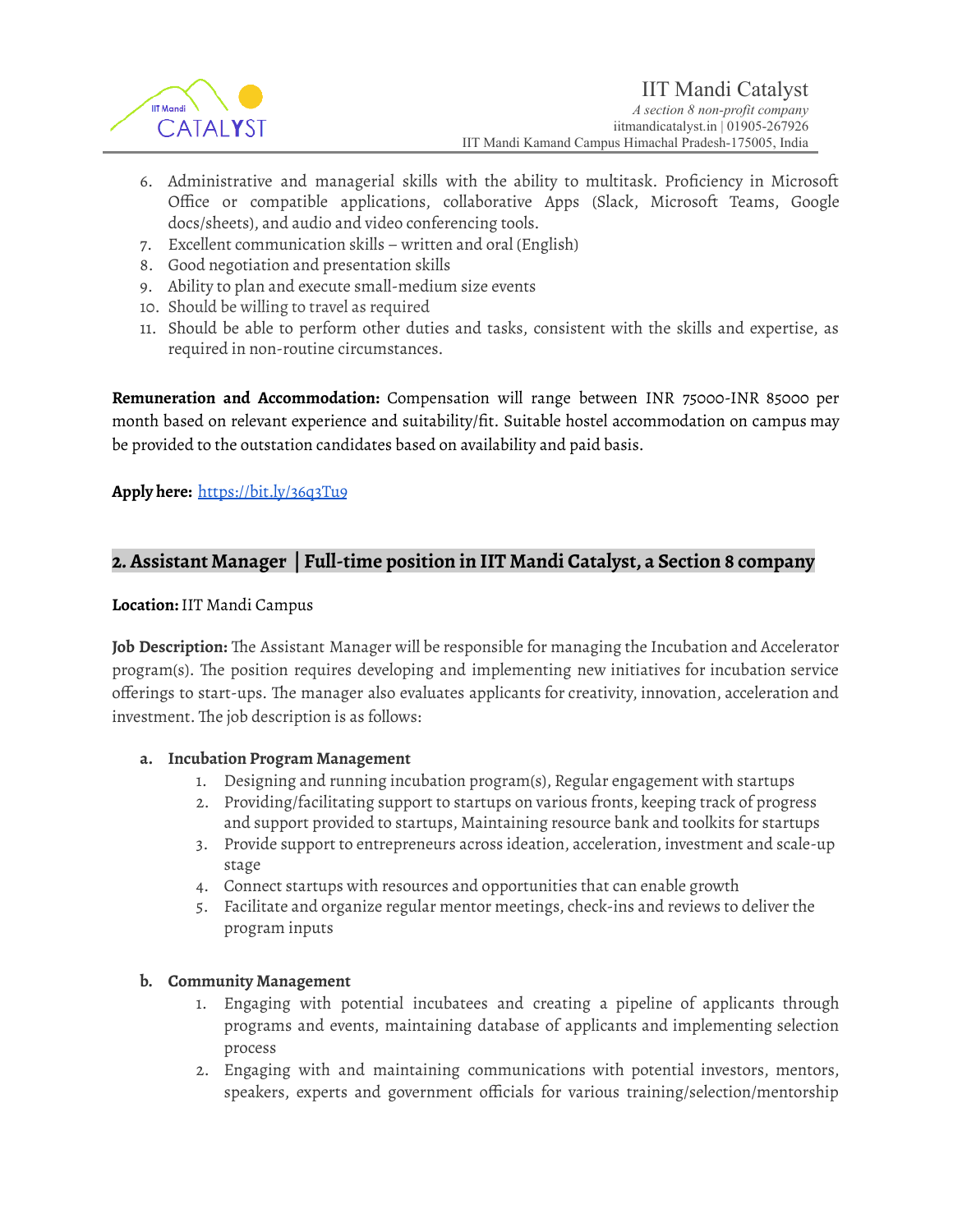

programs/events, Designing and implementing outreach efforts/events, managing digital media presence.

#### **c. Administrative**

- 1. Setting up Infrastructure
- 2. Maintaining administrative and financial records
- 3. Evaluate the effectiveness of specific events and advertising campaigns.
- 4. MIS Control & Analysis

#### **Essential Qualifications:**

- 1. Bachelor's degree in science, engineering, business, or similar. A Master's Degree will be advantageous.
- 2. Minimum 6 years of work experience, preference will be given to those having experience in the startup ecosystem i.e. incubator, accelerator, associations, or a non-profit with a primary focus on facilitating and activating support for startups or similar work experience.

#### **Desired Skills/Traits**

- 1. Understanding of incubator operations and knowledge of startup ecosystems.
- 2. Confidence to think outside the box and suggest growth ideas both big and small to improve how we do things
- 3. Excellent interpersonal and relationship management skills
- 4. Team player, with the ability to work collaboratively as part of a small dynamic team
- 5. Strong sense of ownership for the quality of work, deliverables, and outcomes.
- 6. Administrative and managerial skills with the ability to multitask. Proficiency in Microsoft Office or compatible applications, collaborative Apps (Slack, Microsoft Teams, Google docs/sheets), and audio and video conferencing tools.
- 7. Excellent communication skills written and oral (English)
- 8. Good negotiation and presentation skills
- 9. Ability to plan and execute small-medium size events
- 10. Should be willing to travel as required
- 11. Should be able to perform other duties and tasks, consistent with the skills and expertise, as required in non-routine circumstances.

**Remuneration and Accommodation:** Compensation will range between INR 45000-INR 65000 per month based on relevant experience and suitability/fit. Suitable hostel accommodation on campus may be provided to the outstation candidates based on availability and paid basis.

**Apply here:** <https://bit.ly/3u3wuxg>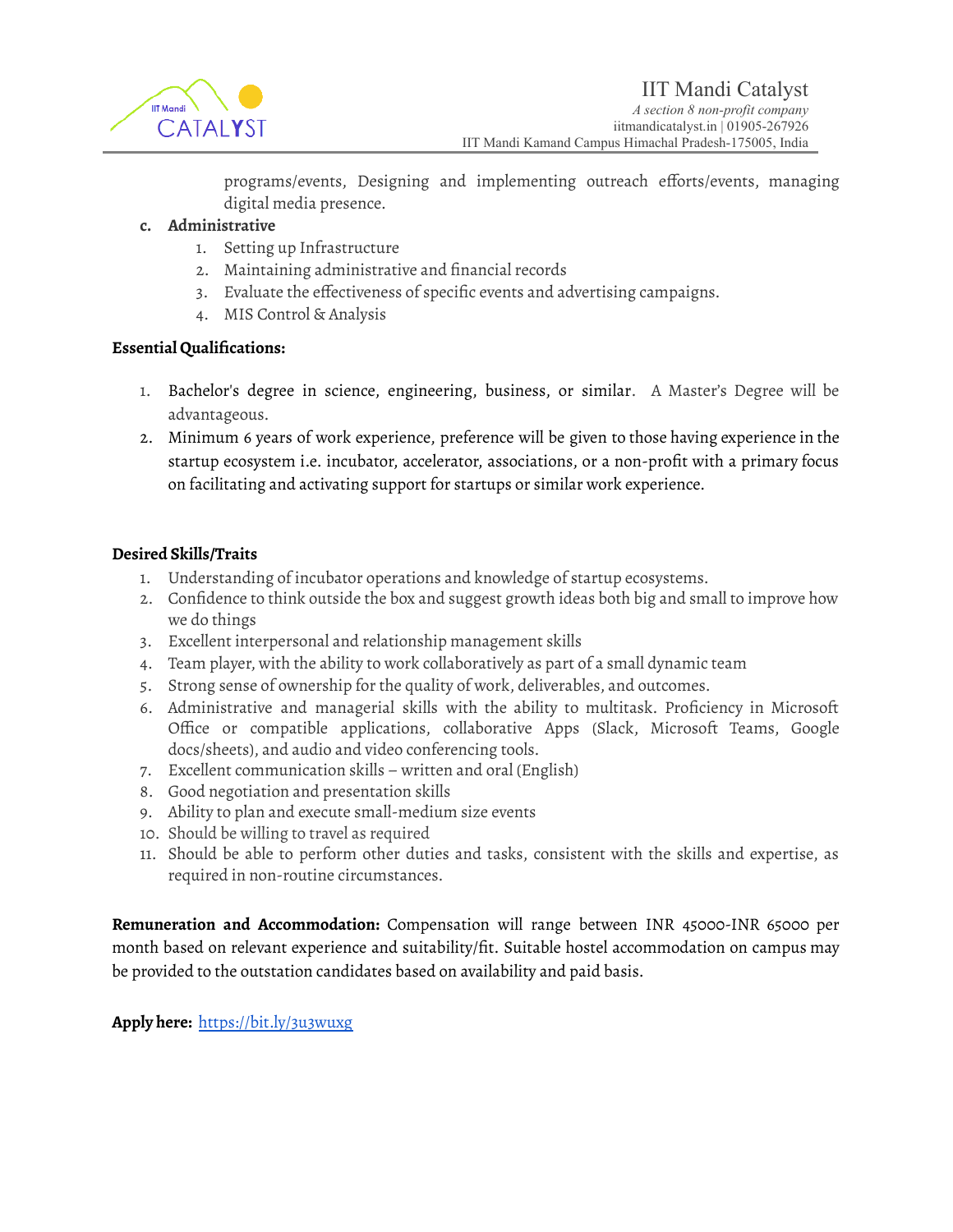

## **3.Associate | Full-time position in IIT Mandi Catalyst, a Section 8 company**

**Location:**IIT Mandi Campus

**Job Description:** The associate shall be responsible for end-to-end startup portfolio management. The responsibilities include, but are not limited to:

- a. **Sourcing and screening startups applications:** coordinating startup admission process by calling and screening the startup applications.
- b. **Supporting startups:** Onboarding the start-ups, assessment of startups' needs, coordinating the delivery support, event management, and fund disbursal.
- c. **Monitoring startup progress:** Tracking and monitoring the progress of startups, reporting performance and status of startups.
- d. Any other duties as required as per the needs of the organization.

#### **Essential Qualifications**

- 1. Bachelor's degree in engineering, business, or similar. A Master's Degree will be advantageous.
- 2. Minimum 2 years of work experience, preference will be given to those having experience in the startup ecosystem i.e. incubator, accelerator, associations, or a non-profit with a primary focus on facilitating and activating support for startups or similar work experience.

#### **Desired Skills/Traits**

- 1. Understanding of incubator operations and knowledge of startup ecosystems.
- 2. Interest and passion for nurturing technology innovation/ entrepreneurship.
- 3. Administrative and managerial skills with the ability to multitask. Proficiency in Microsoft Office or compatible applications, collaborative Apps (Slack, Microsoft Teams, Google docs/sheets), and audio and video conferencing tools.
- 4. Proficiency in written and spoken English.
- 5. Ability to handle communication and coordination with ecosystem stakeholders
- 6. Ability to plan and execute small-medium size events

**Remuneration and Accommodation:** Compensation will range between INR 25,000-INR 35,000 per month based on relevant experience and suitability/fit. Suitable hostel accommodation on campus may be provided to the outstation candidates, based on availability, and on a paid basis.

#### **Apply here:** <https://bit.ly/3wbpjWr>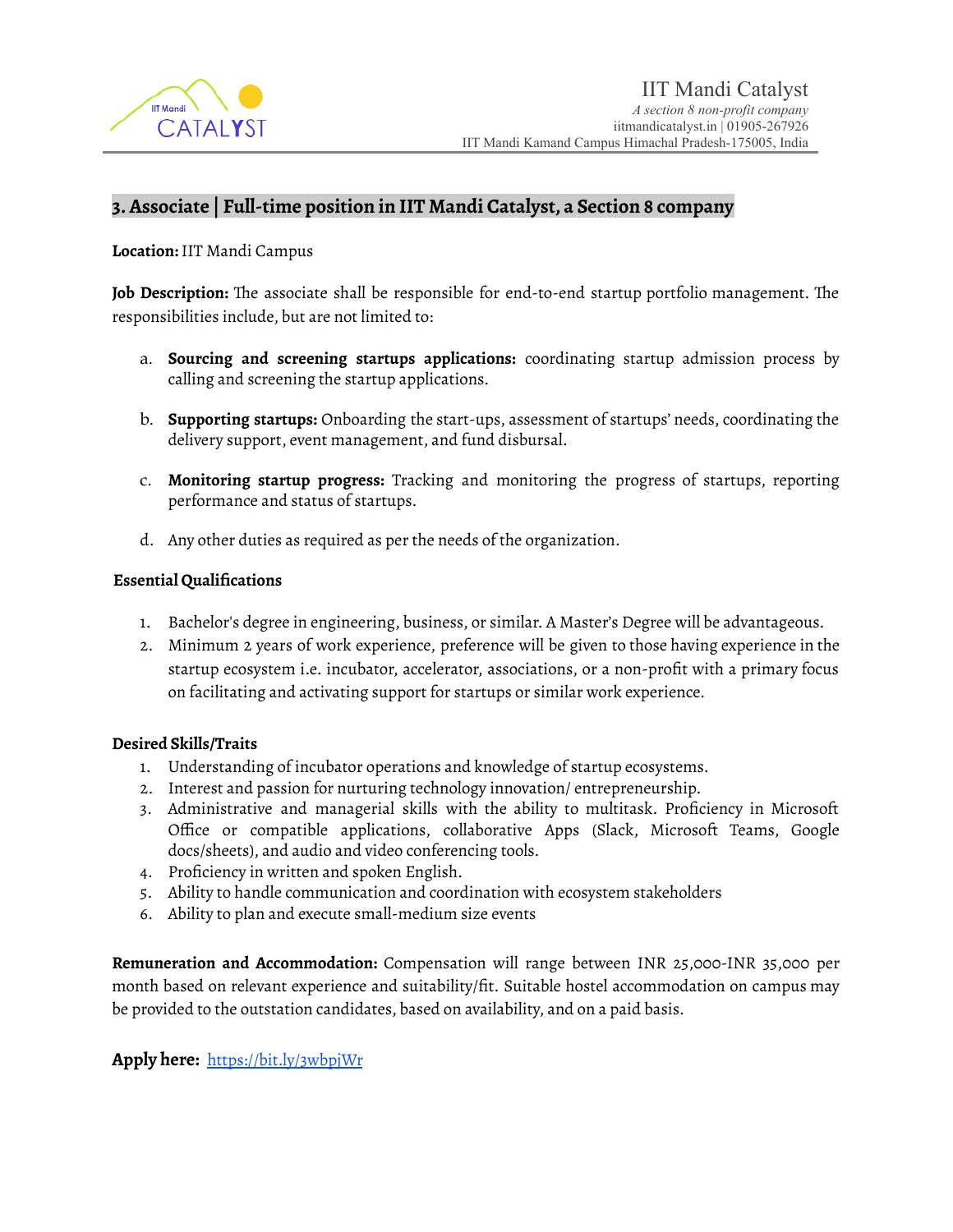

# **4. Executive | Full-time position in IIT Mandi Catalyst, a Section 8 company**

**Location:**IIT Mandi Campus

#### **Profile 1**

**Job Description:** The responsibilities include, but are not limited to:

- 1) Handling official paperwork, record keeping, and internal/external liaison
- 2) Handling administrative and logistics work relating to the arrangement of travel, boarding, lodging of official guests/visitors/speakers
- 3) Coordinating the startup admission process by calling and screening the startup applications.
- 4) Onboarding the start-ups, assessing startups' needs, coordinating the delivery support, event management, and fund disbursal.
- 5) Any other duties as required as per the needs of the organization.

#### **Essential Qualifications & Skills**

- 1. Graduation in relevant discipline.
- 2. Excellent knowledge of computer applications (MS Office, Email application, Internet browsing
- 3. Good spoken and written English
- 4. An interest and understanding of the startup ecosystem

## **Profile 2**

**Job Description:** The responsibilities include, but are not limited to:

- 1. Handling mechanical lab, Cowork space for Startups
- 2. Keeps laboratory supplies ready by inventorying stock; placing orders; verifying receipt
- 3. Keeps equipment operating by following operating instructions; troubleshooting breakdowns; maintaining supplies; performing preventive maintenance; calling for repairs
- 4. Documents information by maintaining daily logs and equipment record books
- 5. Resolves problems by examining and evaluating data; selecting corrective steps
- 6. Enhances laboratory and organization reputation by accepting ownership for accomplishing new and different requests; exploring opportunities to add value to job accomplishments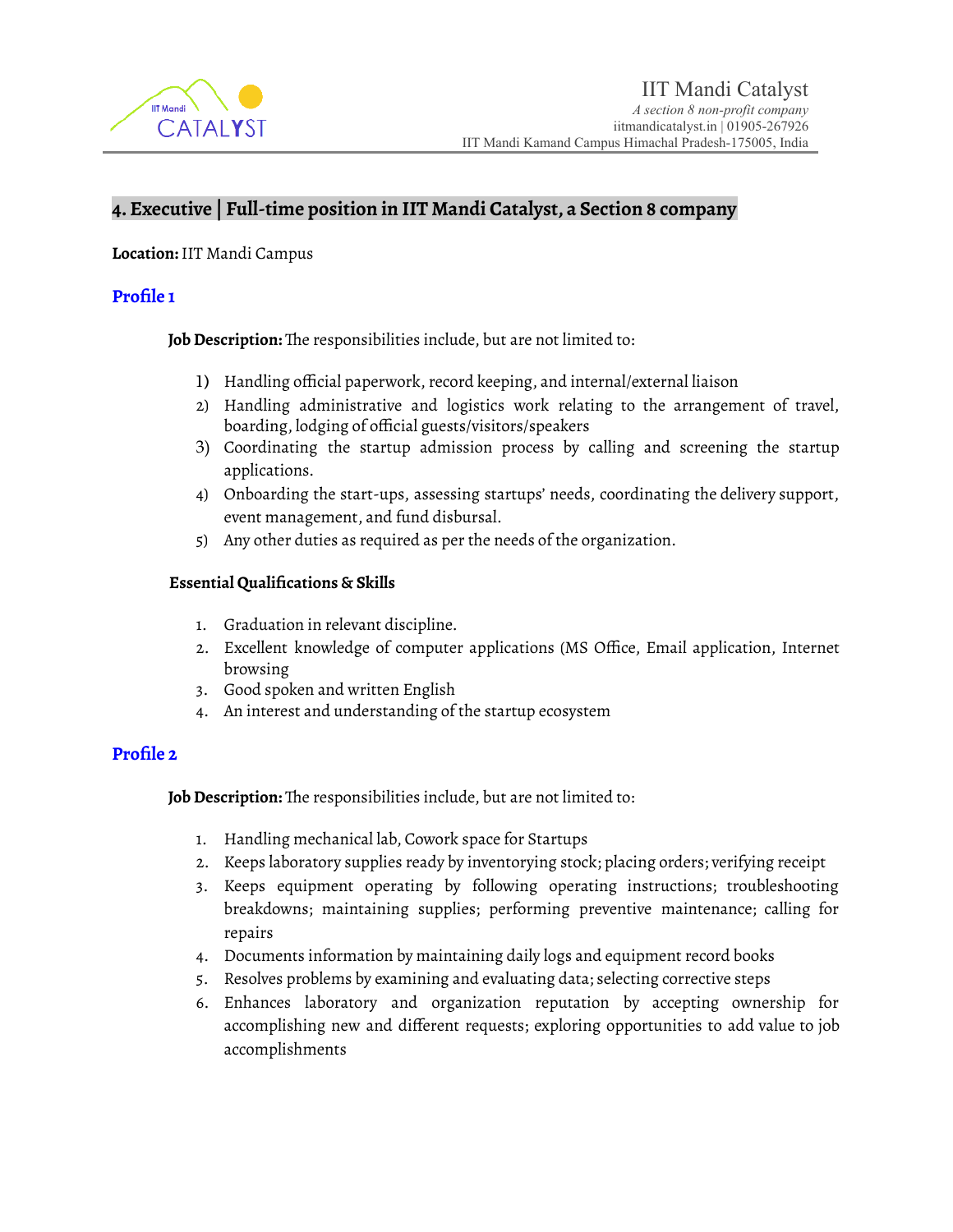

7. Completes projects by assisting startups; attending and participating in group and project meetings

#### **Essential Qualifications & Skills**

- 1. 3-year Diploma in Mechanical Engineering.
- 2. Working experience of 2-5 years in a machine shop on a variety of machine tools, including CNC machines
- 3. Knowledge of machine shop, foundry, sheet metal-working practices, and machines
- 4. Skilled in operation of all machine tools including CNC machines and the programming of CNC machines
- 5. Ability to maintain and repair machines
- 6. An interest and understanding of the startup ecosystem

#### **Apply here: <https://bit.ly/3q8zTd2>**

**Remuneration and Accommodation:** Compensation for Executive position will range between INR 18,000-INR 25,000 per month based on relevant experience and suitability/fit. Suitable hostel accommodation on campus may be provided to the outstation candidates, based on availability, and on a paid basis.